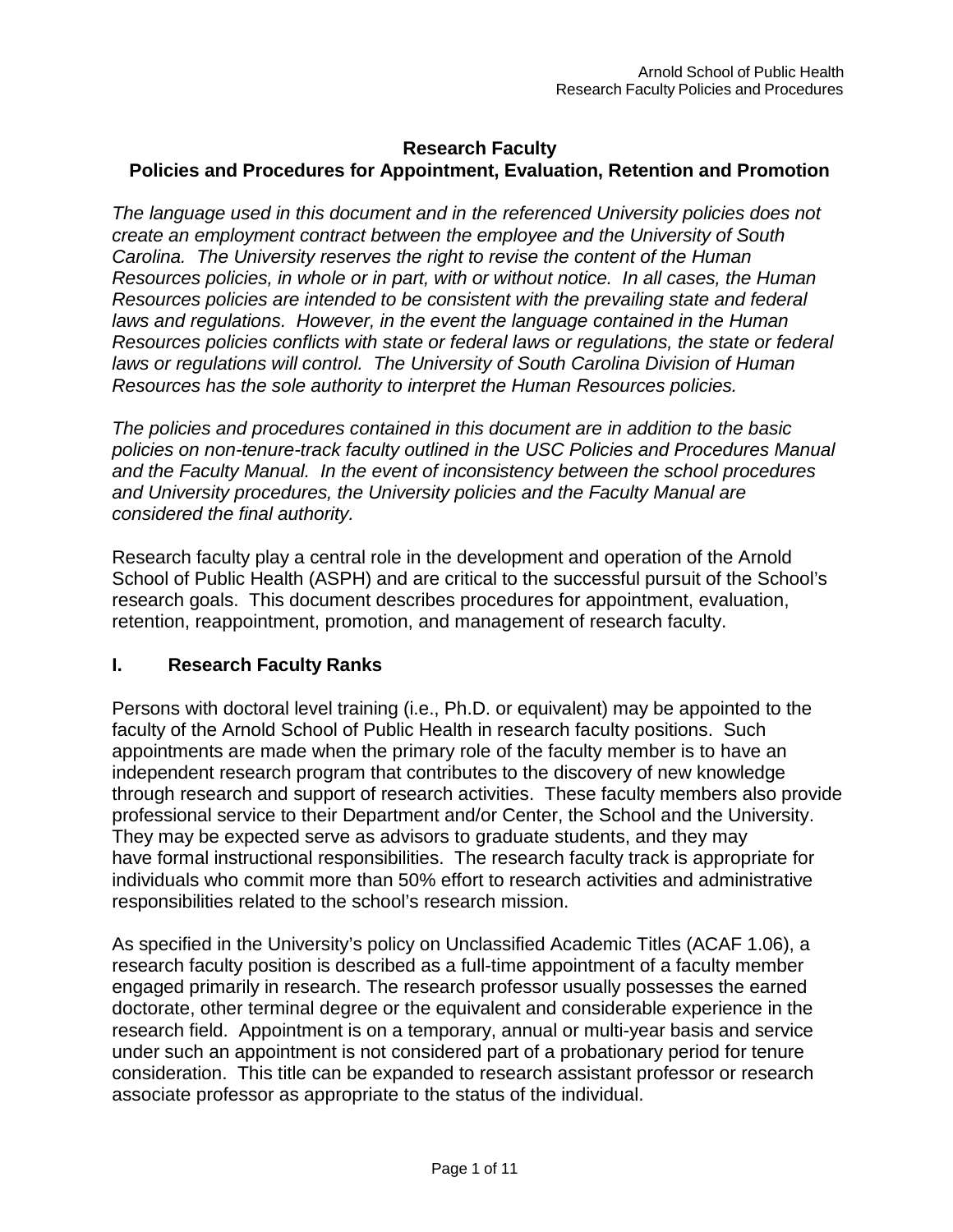In the Arnold School of Public Health, research faculty ranks are as follows:

**Research Assistant Professor** - Typically a research scientist serving in his/her initial academic appointment following completion of formal research training; he/she may begin service at this rank by working within the research program of a senior colleague, but is expected to develop an independent research program. A research assistant professor who aspires to promotion to research associate professor is expected to establish an independent research program.

**Research Associate Professor** - Typically an established research scientist whose research products are nationally recognized and whose research activities are consistently supported by extramural funding; must have demonstrated independence in leadership of a research program, for example, by serving as principal investigator on funded extramural research grant applications.

**Research Professor** - Typically a senior research scientist whose research program is nationally and internationally recognized as making an important contribution to the body of knowledge in his/her discipline; must have demonstrated a high level of achievement in leading a research program, for example, by consistently serving as principal investigator on research grant applications funded by federal agencies such as the National Institutes of Health, the Centers for Disease Control and Prevention, or the National Science Foundation.

The focus of the research faculty member's contribution (percentage of effort) will be mutually determined by the faculty member, the program director and/or department chair and delineated in the letter of appointment. Research faculty will be evaluated based upon the success with which this distribution of effort is achieved.

#### **II. Appointment Procedures**

A. Creation of Research Faculty Positions. The process of creating a research faculty position may be initiated by a department chair, center director, or the dean of the Arnold School Public Health. A research faculty member must hold an appointment in one of the School's six academic departments. In addition, a research faculty member may be appointed to serve in one or more of the school's centers and programs. In all cases creation of a research faculty position must be approved by the head of the department or the center in which the position will be based and by the dean. Approved requests to create research faculty positions are submitted by the dean to the Provost and the USC Division of Human Resources.

Proposals for creation of research faculty positions must provide a description of the requested position including a specification of the type of activities to be performed by the faculty member. Such proposals should specify the source(s) of the funds that will support the position, whether the position will hold an FTE or be a research grant position, and the distribution of effort (as a percentage of time) in the areas of teaching, scholarship and service. Typically, research faculty positions are created when a department and/or center can demonstrate a stable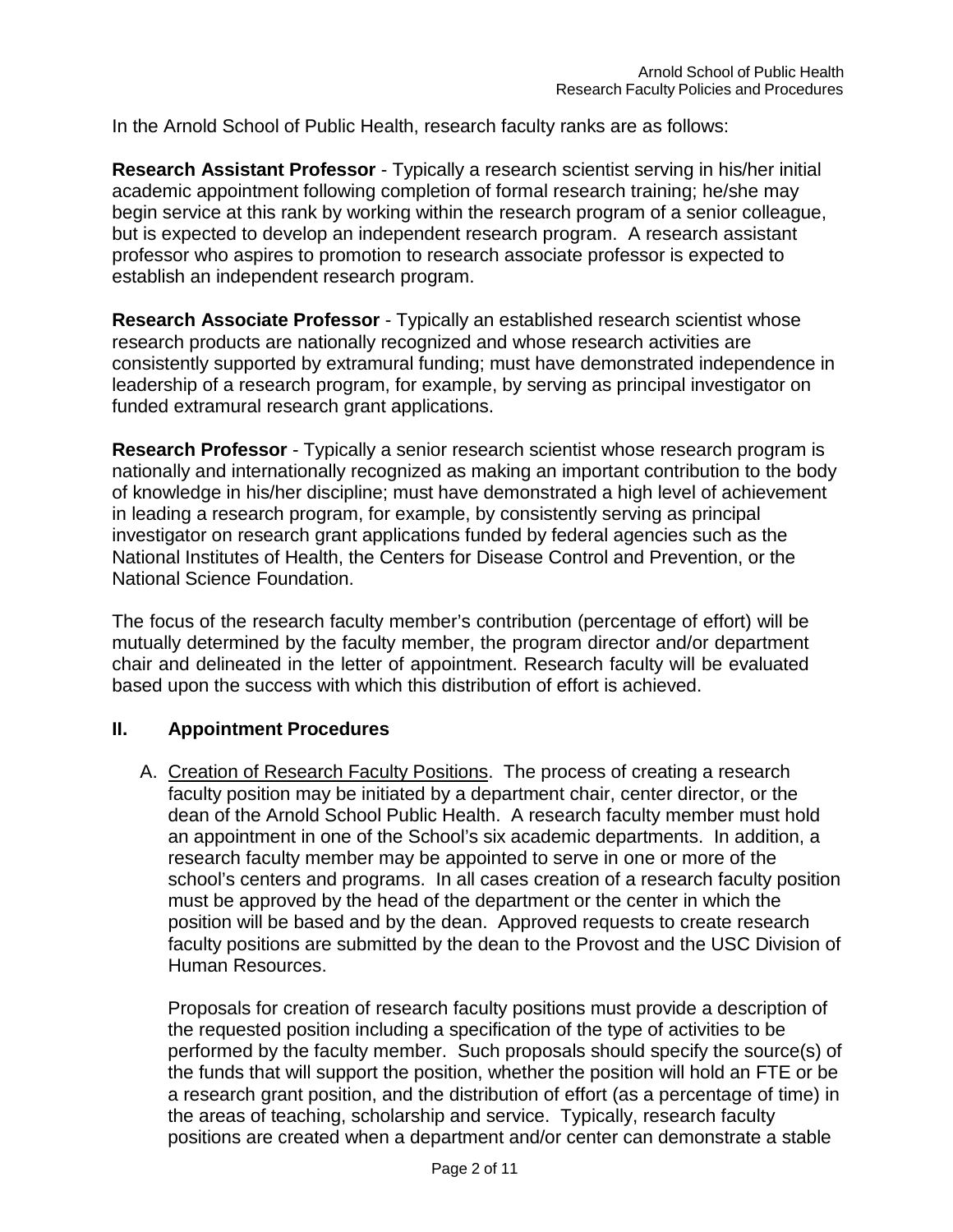source of funding to support the position. In addition, funding to support research faculty positions may be partially provided by the Office of the Dean; however, such support is temporary and will decrease during the initial period of appointment.

- B. Search Process. Appointment of persons to research faculty positions must result from an open and competitive search process that involves the participation of a search committee. A national search is strongly encouraged. The chair and faculty of the proposed home academic unit must be involved in the search. Typically, a faculty member from that unit serves on the search committee. But as a minimum, unit faculty will meet with visiting candidates and will be invited to provide comments on each candidate to the search committee. Guidelines for faculty searches are provided in the Arnold School of Public Health Faculty Search Policy and include checklists, sample letters, recruiting sources, and information on Equal Opportunity policies and procedures.
- C. Hiring. Appointment to a research faculty position is made by the dean upon recommendation of the pertinent department chair and/or center director who in turn must consider the recommendation of the search committee. The faculty rank of an appointee is determined by the dean with consideration of the rankspecific performance standards described in Section IV of this document. Current faculty of the department to which the research faculty will be appointed must approve the appointment and rank, regardless of FTE or research grant status. The appointment may have contingencies such as the completion or verification of a degree or a background check, as requested by the department or dean.

The duration of an appointment to a research faculty position is normally one year. The University requires annual review and reappointment of non-tenure track faculty. Reappointment is based on satisfactory performance and continued availability of funds. However, the creation of a research track position may be related to a business plan that outlines salary funding for the position for multiple years, typically three.

Each research faculty receives a letter of appointment from the Dean. This letter specifies beginning and ending dates of the appointment and the appointed faculty member's distribution of effort (as a percentage of time) in the areas of teaching, scholarship and service. The distribution of effort specified in the annual letter of appointment is used as the basis for evaluating the faculty member's performance achievements.

Under unusual circumstances, a multi-year appointment can be offered. However, the Office of Human Resources has advised that such an appointment letter should include conditional language such as "This multi-year appointment is contingent upon performance and funding for your salary."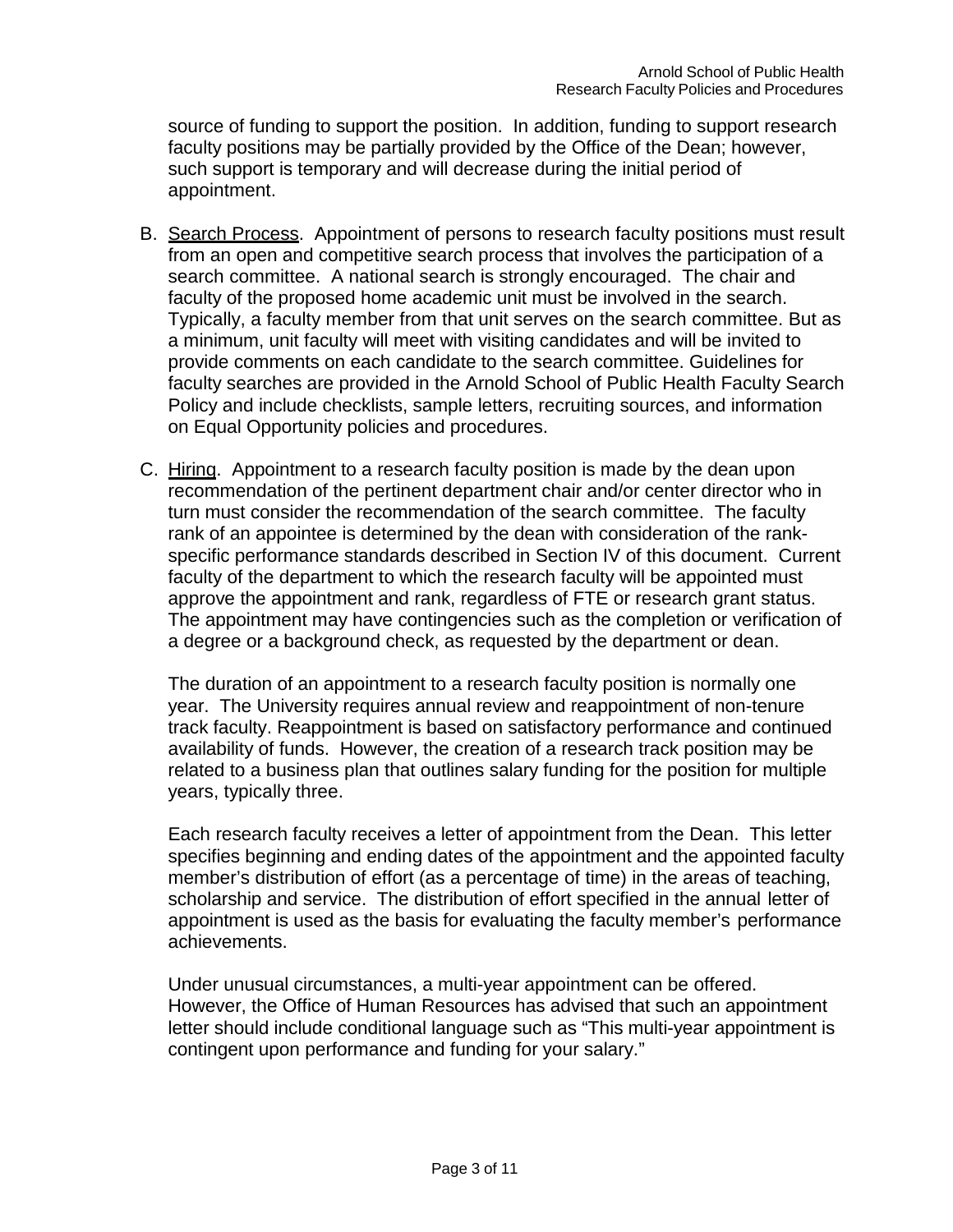### **III. Evaluation, Reappointment, and Termination Guidelines**

A. Annual Review. Each research faculty member is required to submit an annual report summarizing his/her research accomplishments, professional service contributions, and, if applicable, instructional activities during the previous calendar year. Typically this report is submitted to the department chair and, if applicable, center director and/or program director by February 1. The department submits a copy of the report to the Office of Faculty Affairs and Curriculum. This report should adhere to the format provided. The faculty member's current curriculum vitae should be attached to the report

The annual report is reviewed by the administrative head(s) of the department, program and/or center in which the faculty member's appointment is based. Primary responsibility for administrative evaluation of a research faculty member's annual report lies with the administrator (department chair, center director or program director) who heads the unit providing the majority of the funding that supports the faculty member's salary. If the faculty member's salary support is shared by more than one unit, all responsible administrators review the report and provide comments to the administrator with primary responsibility for supervision of the faculty member. Further, while final authority for evaluation of the annual review resides with a single administrator, it is expected that the evaluation will reflect the consensus of those who have provided comment. Evaluation of a faculty member's report will be based on the criteria and standards associated with his/her current rank (see section IV) in context of the distribution of effort defined in the appointment letter and his/her individual goals and objectives.

The primary supervisor of a research faculty member will meet with the faculty member to communicate the administrative evaluation. During this meeting strong and weak points in a faculty member's performance will be noted. In addition goals and objectives for the next year will be developed; the subsequent annual review will focus on performance relative to these goals and objectives. This evaluation will be provided to the faculty member in the form of a written summary. This evaluation should be completed by April 15.

B. Appointment and Termination of Research Faculty. Appointments/reappointment of research faculty shall be in writing and shall specify the beginning and ending dates of the appointment. Appointments shall terminate on the date specified and no further notice of non-reappointment is required. A decision to reappoint a research faculty member is made by the dean based on satisfactory performance, the availability of funds, and a review of the recommendation(s) of the relevant department chair, program and/or center director.

A decision not to reappoint is based on either non-availability of funds or an unsatisfactory annual report and evaluation by the department chair and/or center director and the associate dean for faculty affairs and curriculum. Such a conclusion would be made after thorough review of the evaluations and in the context of any active business plan for the position, if applicable.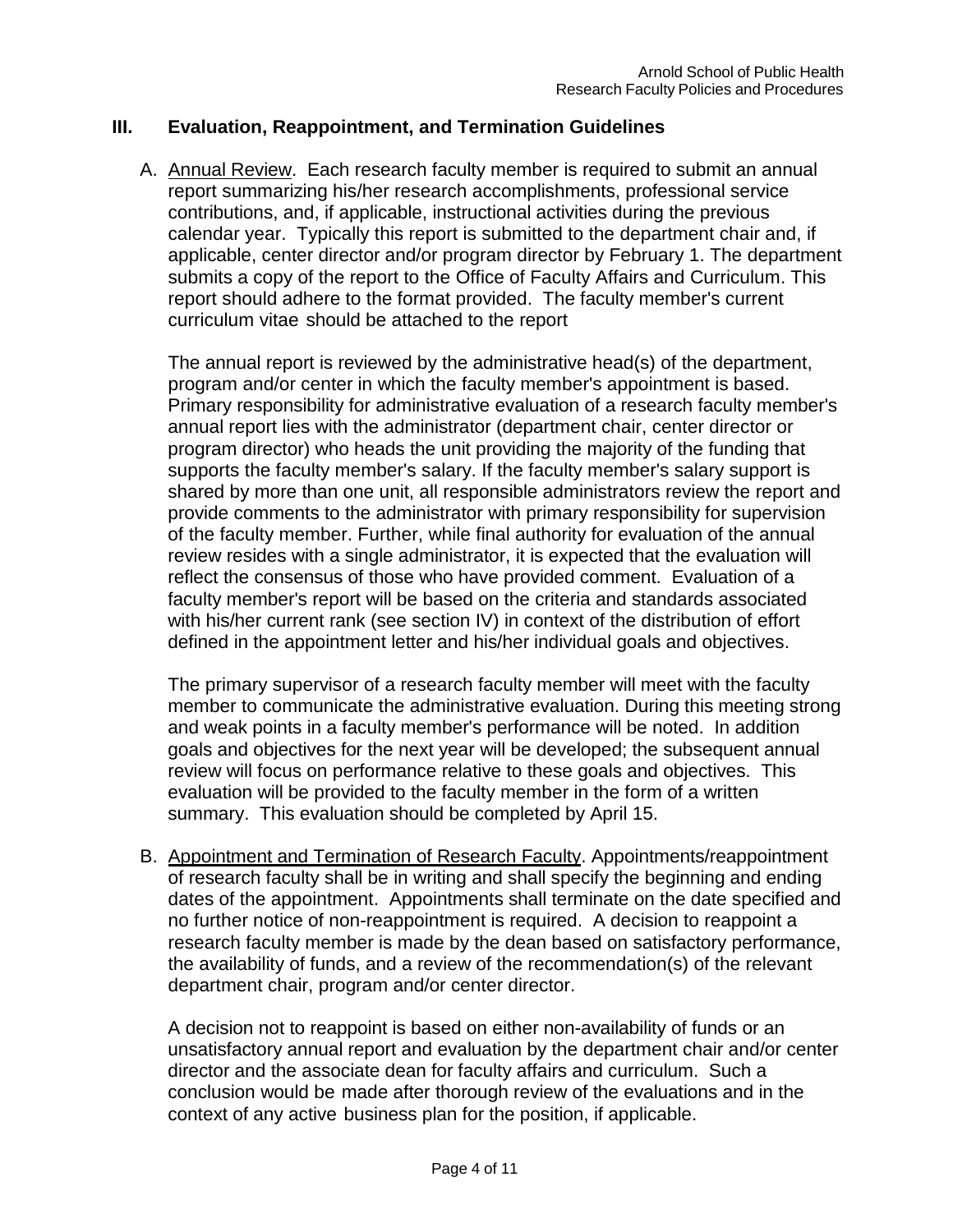C. Promotion. Procedures for consideration of promotion applications are similar to those described for the annual review. Briefly, to apply for promotion, the candidate must submit the relevant sections of the primary and secondary files as described for the Tenure and Promotion process [\(http://www.sc.edu/tenure/forms.shtml\)](http://www.sc.edu/tenure/forms.shtml)) For the primary file, the candidate should complete sections II.A (personal information), II.D (scholarly and professional publications) and III (personal statement) and II.C (teaching history) and II.E (service and outreach activities), as applicable. The secondary file should include documentation of activities listed in the primary file (e.g., full CV, publications, main body of recent grant submissions). Letters from at least three external reviewers are required. The application is reviewed by an ad hoc committee appointed by the appropriate department chair, center or program director and the associate dean for faculty affairs and curriculum. This ad hoc committee has a minimum of four members: the department chair and/or center/program director, two faculty members from the candidate's home department, and one faculty member from a different academic department; at least one member of the ad hoc committee should be a research faculty member at or above the rank to which the candidate is applying. Each member of the committee must submit a written ballot. These reviews are summarized by the associate dean for faculty affairs and curriculum. Recommendations are forwarded to the Dean for final review and recommendation with regard to promotion. See appendix for a more detailed description of the procedures for applying for promotion in the research track.

The possible promotions are

- Research Assistant Professor to Research Associate Professor
- Research Associate Professor to Research Professor

### **IV. Evidence of Accomplishments and Performance Standards**

A. Evidence. Each research faculty is evaluated primarily on the basis of research productivity. Evidence and standards for research productivity, as presented in this document, provide the platform for evaluation of research faculty as required in several processes. These include appointment, annual review, reappointment, and promotion. Because research faculty are expected to provide professional service and may be assigned to instructional activity on a limited basis, performance in these areas will be considered in a research faculty member's overall evaluation if appropriate. However, satisfactory performance in research is required to support a decision to appoint, retain, reappoint, and/or promote research faculty.

Listed below are examples of evidence the candidate should provide to document productivity in each of the three areas of research, teaching, and service. The primary sources of evidence are weighted most heavily in the evaluation of a candidate's record. Candidates should provide all relevant information for each type of primary evidence, but it is understood that not all candidates will have activities for each type of evidence. These lists are comprehensive and representative of the type of evidence that should be provided but are not exhaustive; the candidate should include any activities deemed supportive of the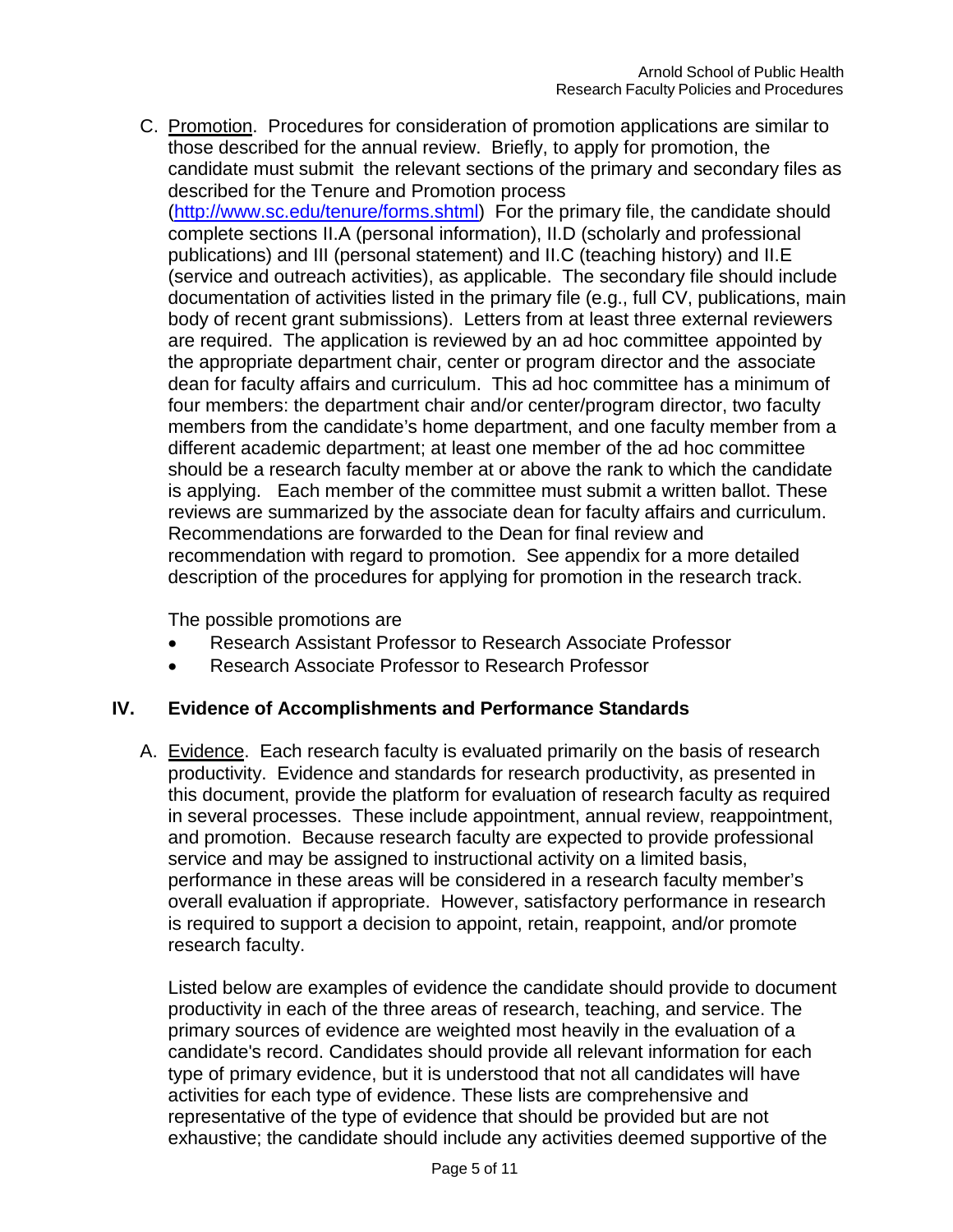respective areas. Specific items of evidence are enumerated for ease of reference; except for primary evidence for research, the order does not reflect priority.

### Research and Scholarship

Primary Evidence

- 1. Publication of data-based and/or methodological research in peer reviewed research journals as lead author or senior author with student lead author.
- 2. Solicitation and receipt of competitive research grants or contracts as principal investigator, co-principal investigator, or significant participant.
- 3. Publication of data-based and/or methodological research in peer reviewed research journals as support author. Provide brief information about contribution.

Secondary Evidence

- 1. Citation of candidate's work by other scholars.
- 2. Publication of specialized reference books or publication of chapters in these books, or publication of textbooks that have passed editorial boards.
- 3. Publication of review articles in peer-reviewed journals.
- 4. Publication of monographs.
- 5. Publication of papers in proceedings.
- 6. Publication of articles in non-refereed professional journals.
- 7. Publication of abstracts of scholarly presentation.
- 8. Presentation of research at professional meetings.
- 9. Participation in specialized workshops, lectures, or colloquia, especially at other institutions.
- 10. Editing of books.
- 11. Book reviews.
- 12. Receipt of non-competitive research grants and contracts.
- 13. Nomination for and receipt of honors or awards that recognize the quality of research.

### **Teaching**

Primary Evidence

- 1. Student evaluations of the candidate's teaching performance in all classes taught during the period under review.
- 2. Peer evaluations of a candidate's classroom teaching performance by an evaluator outside the department.
- 3. Direction of dissertations and theses.
- 4. Direction of students in practica/projects and independent studies.
- 5. Service on dissertation and thesis committees and service on examination committees.
- 6. Development and/or revision of new courses, curriculum, and instructional material and methods.

Secondary Evidence

- 1. Demonstration of activities to improve teaching effectiveness.
- 2. Student advisement activities.
- 3. Any other documentation to support teaching effectiveness.
- 4. Nomination for and receipt of teaching awards.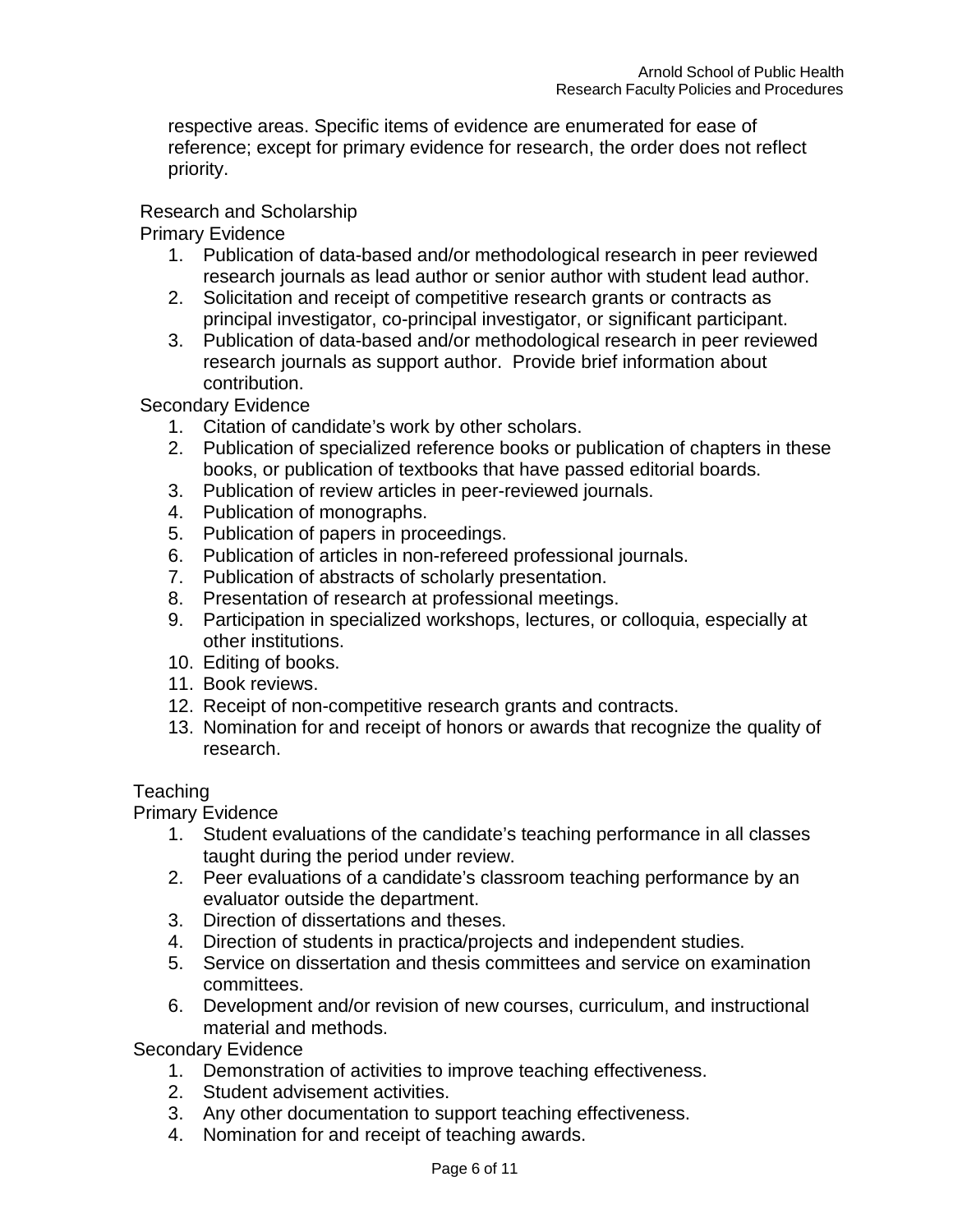# **Service**

Primary Evidence

*Service to the Academic Community*

- 1. Service on committees at the University, School and/or department level.
- 2. Administrative responsibility and function which includes key University, School and/or department administrative positions.

*Service to the Profession*

- 3. Leadership roles in professional organizations.
- 4. Submission and receipt of or participation in training grants/contracts*.*
- 5. Editorial and review work for academic publications and research funding agencies.

*Service to the Community*

- 6. Service on government committees or task forces.
- 7. Consulting that is related to the candidate's professional activity.
- 8. Service to state or local agencies.

Secondary Evidence

*Service to the Academic Community*

- 1. Special projects for the University, School and/or the department.
- 2. Initiating efforts to improve academic or other programs at the University, School and/or department, level.
- 3. Continuing education programs.

*Service to the Profession*

- 4. Assisting students in job placement.
- 5. Service as session chair or discussant at professional meetings.

*Service to the Community*

- 6. Leadership role in not-for-profit organizations.
- 7. Presentations to community groups.
- 8. Serving on advisory boards, societies or councils, etc.
- B. Performance Evaluation and Associated Criteria. Those who are responsible for evaluating the productivity of research faculty will examine the evidence of performance and rate the faculty member's performance in the current rank or for promotion to the next rank according to the following criteria:

Candidates being evaluated at the rank of **research assistant professor** must demonstrate research productivity as indicated by publication of primary research articles in peer reviewed journals, submission and receipt of extramural research grants as either PI or significant personnel, general research productivity that makes an important contribution to the research mission of the Arnold School of Public Health, and, if applicable, effective administration of and provision of infrastructure support for research programs and good performance as an instructor, mentor and/or academic advisor.

Candidates being evaluated at the rank of or for promotion to **research associate professor** must demonstrate consistent leadership in research productivity as indicated by publication of primary research articles in peer reviewed journals, submission and receipt of extramural research grants as either PI or significant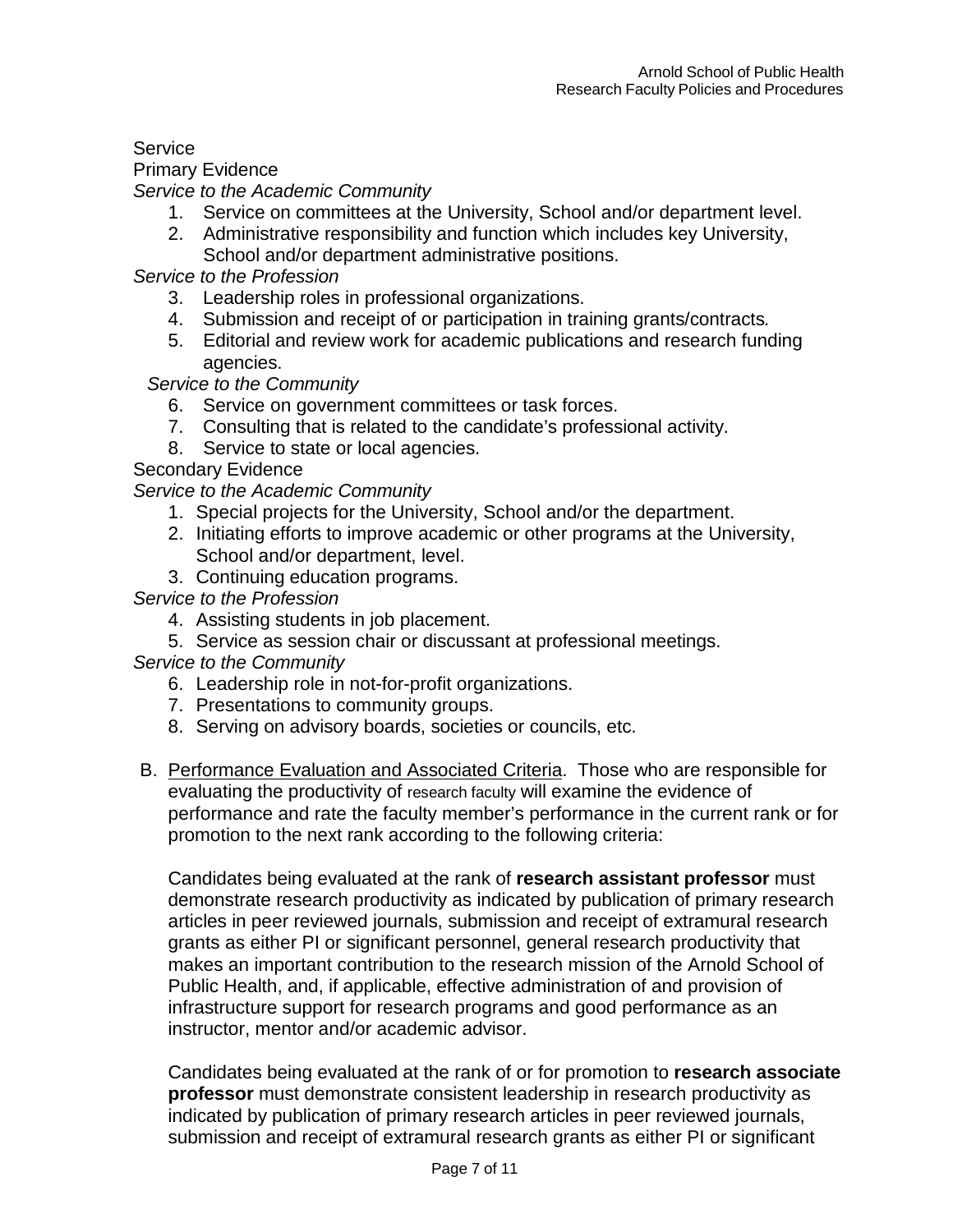personnel, general research productivity that is nationally recognized as making a contribution to the pertinent body of knowledge, and, if applicable, effective administration of and provision of infrastructure support for research programs and good performance as an instructor, mentor and/or academic advisor. In addition, the candidate should demonstrate appropriate service contributions to the academic community and to either the profession or the community.

Candidates being evaluated at the rank of or for promotion to **research professor** must demonstrate consistent leadership in research productivity as indicated by publication of primary research articles in peer reviewed journals, submission and receipt of extramural research grants as either PI or significant personnel, general research productivity that is internationally recognized as making a contribution to the pertinent body of knowledge, and, if applicable, effective administration of and provision of infrastructure support for research programs and good performance as an instructor, mentor and/or academic advisor. In addition, the candidate should demonstrate appropriate service contributions to the academic community, the profession or the community and be involved in the school's educational mission through mentoring of students.

C. Standards for Appointment, Reappointment, and Promotion. Candidates for appointment to research faculty positions must present credentials that show a high probability of future performance that will meet the standards for the rank at which the appointment is sought. Likewise, research faculty who seek retention at a particular rank must demonstrate that their record meets the standards for their current rank. Candidates for promotion must demonstrate that they meet the standards for the rank to which they seek to be promoted.

### **V. Roles, Rights, and Responsibilities**

Every research faculty has **similar** rights and privileges as a tenure track faculty with the several exceptions; these include tenure or accruing time in service for tenure. In accepting an appointment to the research faculty of the School of Public Health, an individual commits to continuing professional development and assumes a responsibility for active involvement in the governance, management, and development of the Arnold School of Public Health, the department and, if applicable, the center in which the appointment is based. Research faculty members also accept responsibility for respecting the rights of students, other faculty, and staff. Every research faculty is expected to maintain honesty and integrity in all professional activities and to adhere to all stated policies and procedures of the School.

In addition, the following policies apply to research faculty:

- Research faculty members are expected to participate actively in the governance, management, and development of the School, their department and, if applicable, center.
- Research faculty may vote at the departmental level as specified by the policies of the home department.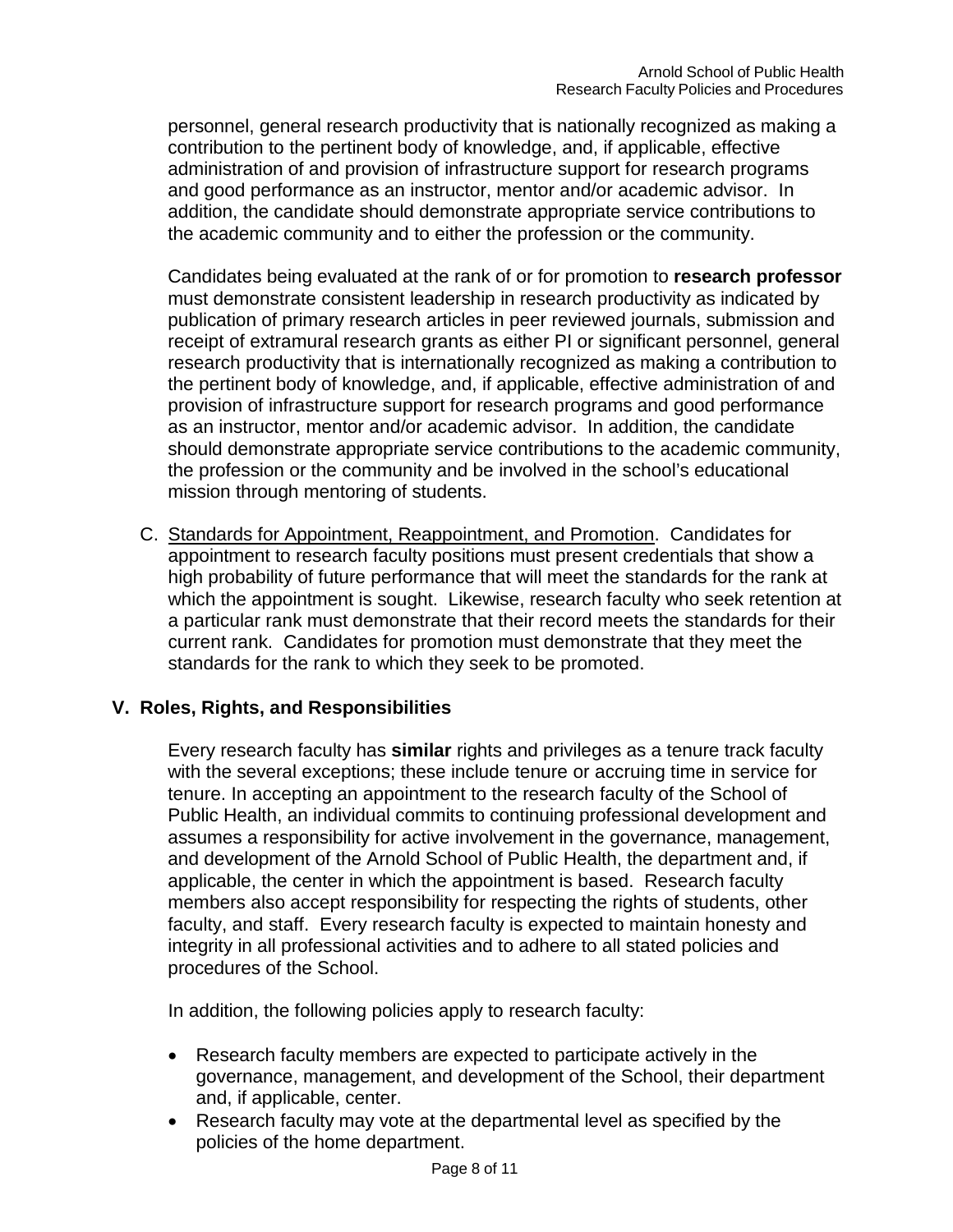- At the school level, research faculty members are not eligible to serve on the Committee on Tenure and Promotion.
- Research faculty with unrestricted term graduate faculty status are eligible to serve on the school's Academic Programs Committee and may vote on such issues at the school level.
- Research faculty members are eligible to act as principal investigators on extramural research grant applications.
- Research faculty members are eligible for service on departmental and school committees, with the exceptions noted above, and may serve as committee chairs.
- Research faculty may be appointed to administrative positions and are eligible for awards at departmental and school levels.
- Research faculty members are not eligible for sabbatical leave, but they may be considered for a professional leave with or without pay.
- Research faculty members are eligible for administrative salary supplements in accordance with University guidelines for justification and approval.
- Research faculty members with unrestricted term graduate faculty status are eligible to serve as academic advisors to graduate students.
- Research faculty members with unrestricted term graduate faculty status are eligible to serve on student thesis and doctoral committees with the recommendation of their academic department. Research faculty of any rank can chair a thesis committee, and research professors can chair doctoral committees. However, appointment of research faculty members to doctoral committees must be consistent with all current Graduate School policy. . Currently research faculty can co-chair a doctoral committee with a tenuretrack faculty but are not allowed to chair a committee.

*Revised March 2009 Updated for terminology March 2017*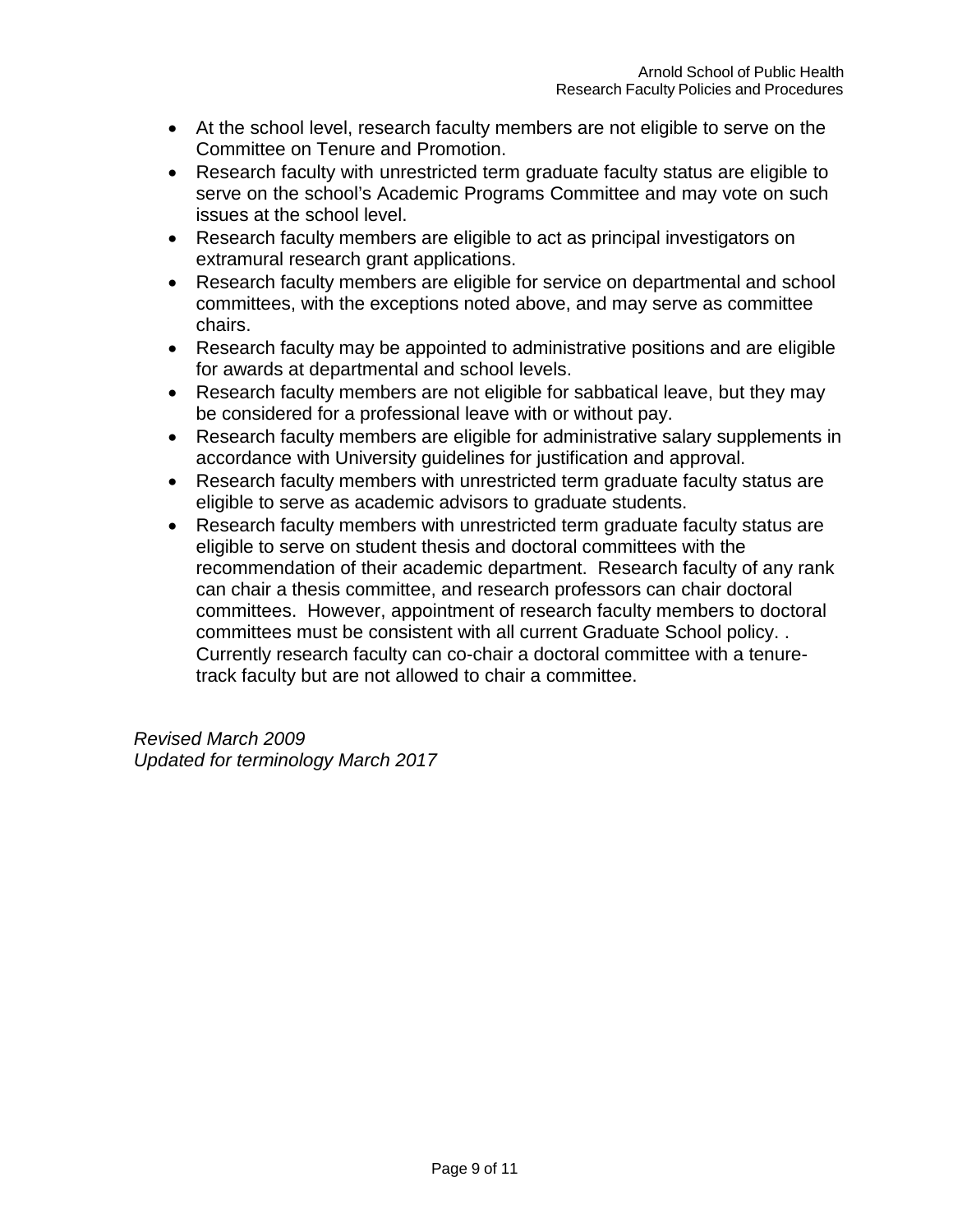### **APPENDIX Policies and Procedures for Promotion of Research Faculty Arnold School of Public Health University of South Carolina**

- 1. The review process for promotion of research faculty is coordinated by the Office of Faculty Affairs and Curriculum. An ad hoc committee appointed by the appropriate department chair, center or program director and the associate dean for faculty affairs and curriculum has primary responsibility for reviewing the promotion file. This ad hoc committee has a minimum of four members: the department chair and/or center/program director, two faculty members from the candidate's home department, and one faculty member from a different academic department; at least one member of the ad hoc committee should be a Research faculty member at or above the rank to which the candidate is applying.
- 2. Evidence supporting the qualifications of a faculty member for promotion may be solicited and submitted from many sources. All such evidence shall be submitted in written form and signed by the author. Hearsay or personal opinion outside the context of the following policies, whatever the source, may not be any part of the decision making process.
- 3. Consideration for promotion shall not be influenced by the age, sex, race/ethnicity, creed, religion or the educational institution from which the candidate graduated.
- 4. Evidence submitted will be judged according to the overall pattern of performance. Decisions regarding promotion will depend primarily on evidence of a consistent pattern of achievement since the date of appointment to the present rank (or January 2001, whichever is later) in the Arnold School at the University of South Carolina.
- 5. A decision to seek promotion should occur after consultation with the candidate's department chair and/or center director, senior faculty, and the dean's office.
- 6. Individual files relevant to promotion matters shall be maintained in the dean's office. Confidentiality is required in all aspects of the deliberative process when considering the candidates file.
- 7. Letters from at least three external reviewers will be solicited. The candidate, the department chair and/or center director, and the associate dean for research can submit names of potential reviewers. In order to eliminate any conflict of interest, it is important that none of those chosen should have close association with the candidate, e.g., dissertation advisor, co-author or co-principal investigator. It is generally expected that the external reviewers will be nationally recognized in the candidate's area of expertise or a closely related area, and must be at or above the desired rank or equivalent status of the candidate. The Office of Faculty Affairs and Curriculum will contact each external reviewer and forward the candidate's current